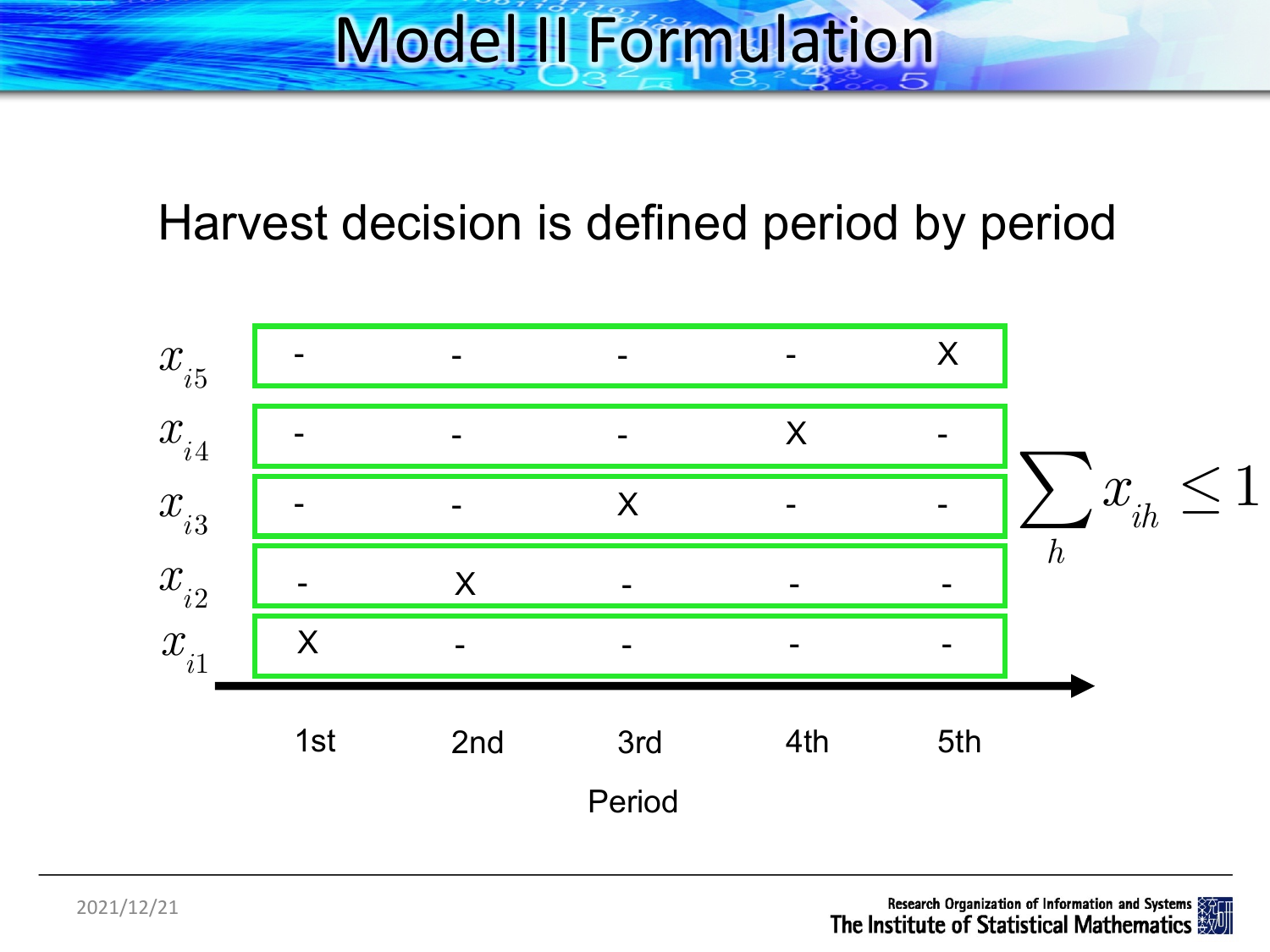188181911

### How can we differentiate multiple harvests?

|                |                          |              | ۰.             | X              | $\overline{\phantom{a}}$ | $\blacksquare$ | $\overline{\phantom{a}}$ | $\blacksquare$ | X      |        |                |                          |       |                          |
|----------------|--------------------------|--------------|----------------|----------------|--------------------------|----------------|--------------------------|----------------|--------|--------|----------------|--------------------------|-------|--------------------------|
| $\blacksquare$ |                          |              | X              | $\blacksquare$ | $\overline{\phantom{a}}$ | $\blacksquare$ | $\blacksquare$           | X              | $\sim$ |        |                | $\overline{\phantom{a}}$ | X     | $\blacksquare$           |
| $\blacksquare$ | $\overline{\phantom{a}}$ | X            | $\blacksquare$ | $\blacksquare$ | $\blacksquare$           | $\blacksquare$ | X                        | $\blacksquare$ | $\sim$ |        | $\blacksquare$ | X                        |       | $\blacksquare$           |
| $\sim$         | X                        |              |                | $\sim$         | $\blacksquare$           | X              |                          |                | $\sim$ | $\sim$ | X              | $\overline{a}$           |       | $\blacksquare$           |
| X              |                          |              |                | $\sim$         | X                        | $\blacksquare$ |                          |                | $\sim$ | X      |                |                          |       | $\overline{\phantom{a}}$ |
| $\mathbf 1$    | $2\overline{ }$          | $\mathbf{3}$ | $\overline{4}$ | $5\qquad 6$    |                          | $\overline{7}$ | $8\overline{)}$          | 9              |        |        | 10 11 12       | 13                       | 14 15 |                          |
|                |                          |              |                |                |                          |                | Period                   |                |        |        |                |                          |       |                          |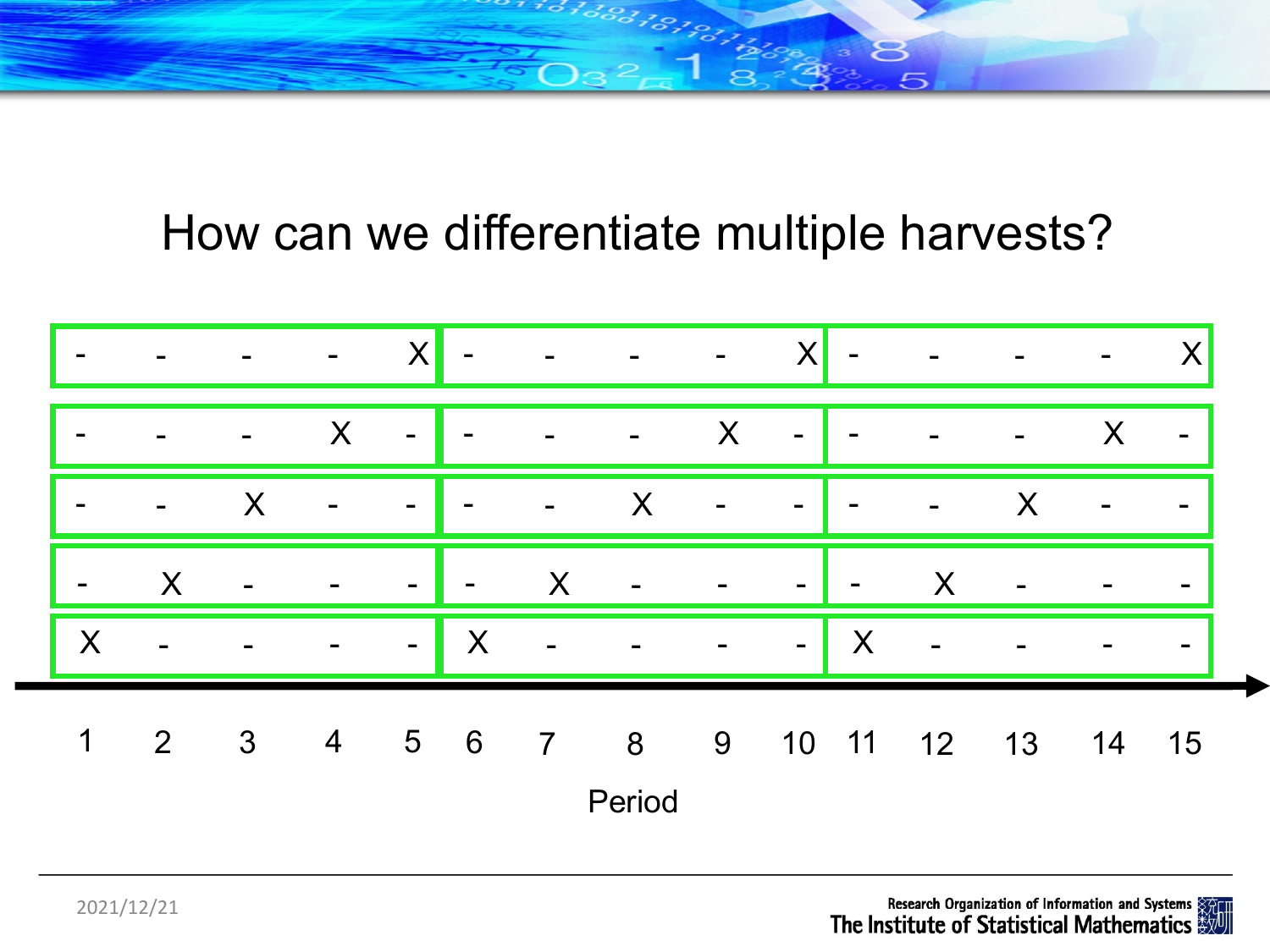## Decision Network

### one-state and one-stage dynamic network



### Flow Balance Constraints

$$
\sum_{t=0}^{\max(0,s-k)} x^i_{ts} = \sum_{t=\min(s+k,T+1)}^{T+1} x^i_{st}, \quad \forall i,s = 1,...,T
$$

Inflow = Outflow with *k* as minimum rotation period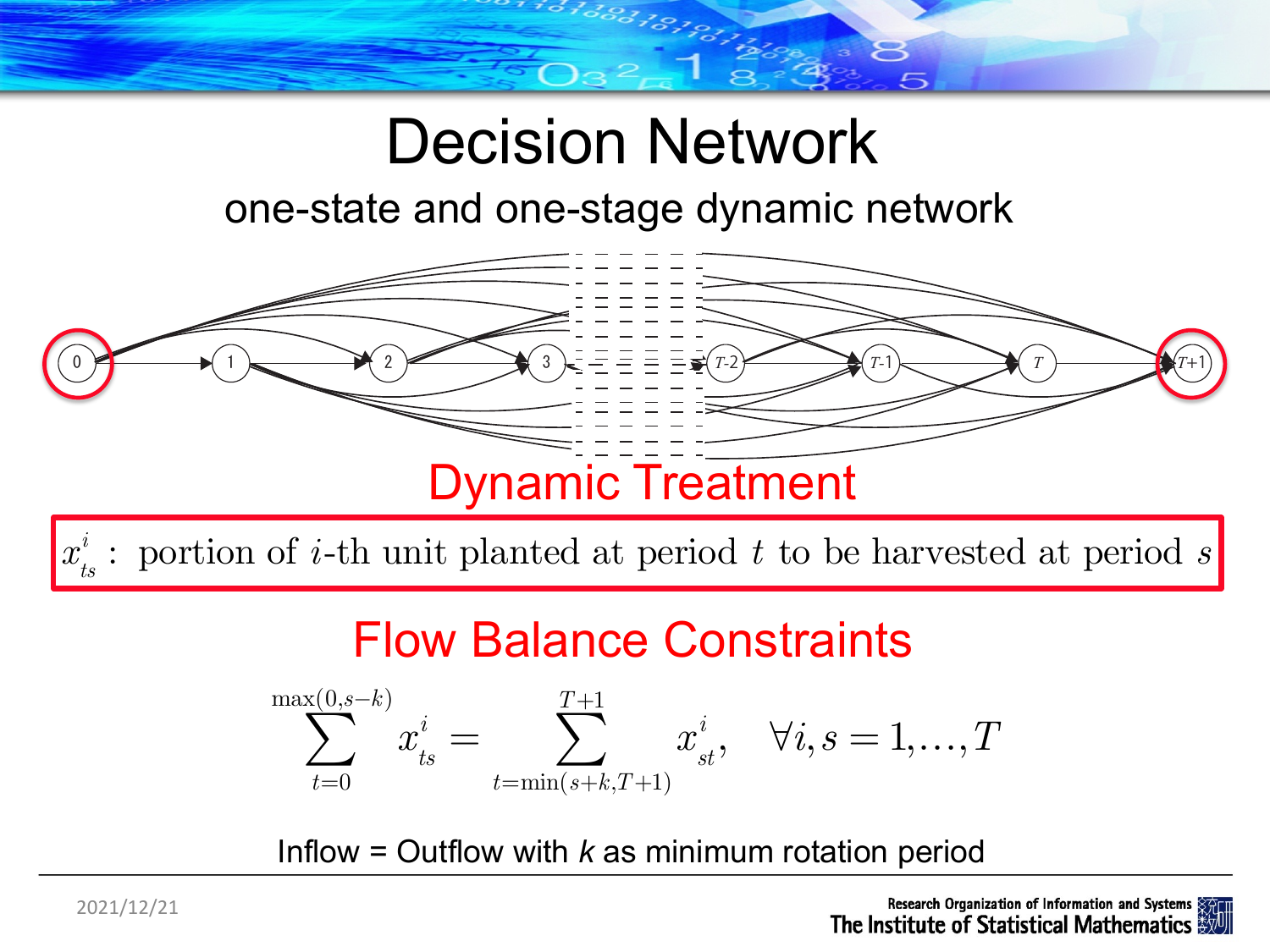



### Start and Ending Constraints like Land Accounting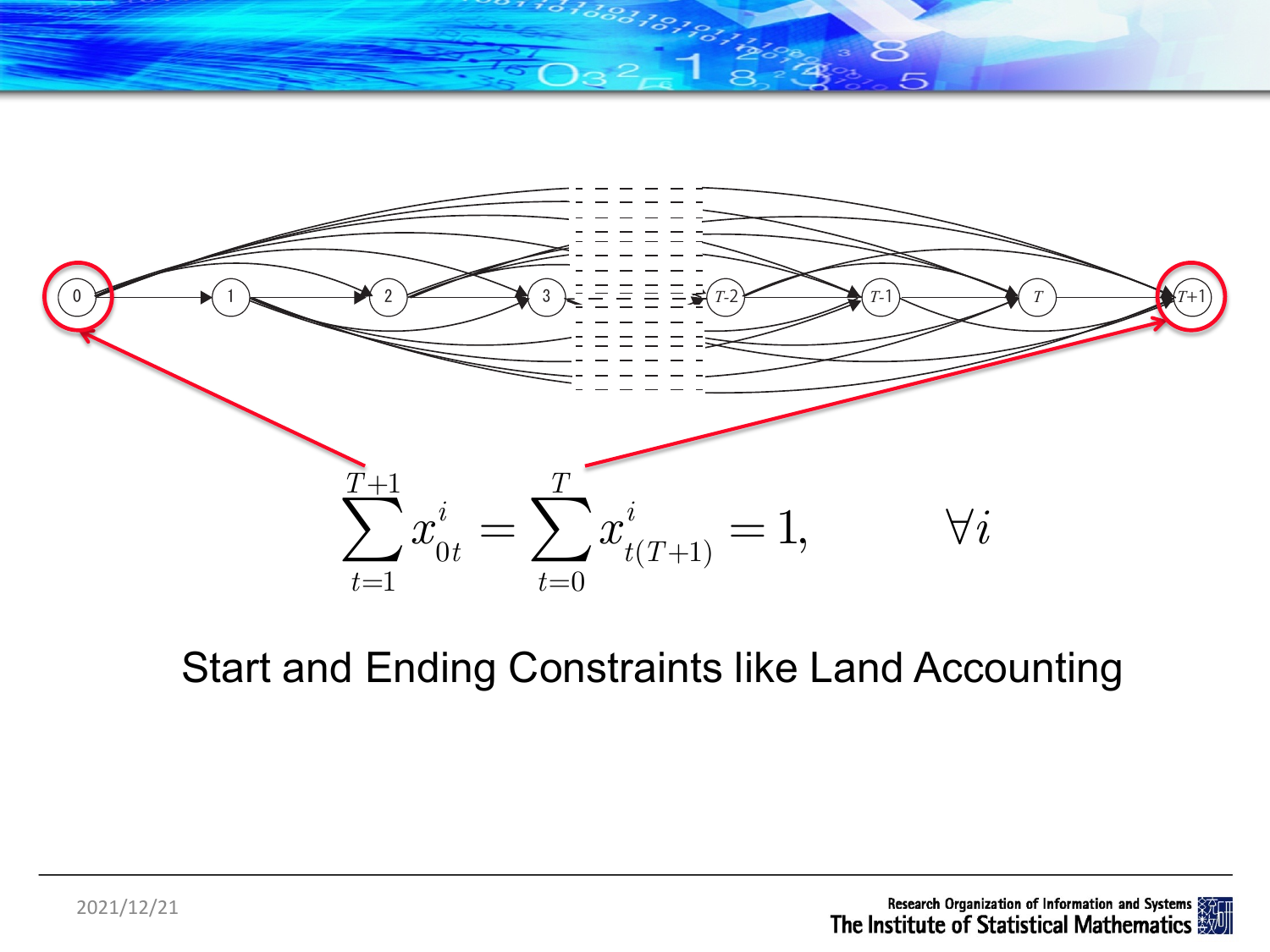## Model II Formulation

Model II

 $Z = \max \sum \sum \sum \sum c_{st}^i \cdot x_{st}^i$ *i s*=0 max(0,*t*−*k*) ∑ *t*=1 *T*+1  $\sum$ *i*=1 *m*  $\sum$ *st*.  $x_{\tau s}^i$ *i τ*=0 max(0,*s*−*k*)  $\sum \ \left[ \ x_{_{\tau s}}^i = \ \sum \ x_{_{st}}^i \right]$ *i t*=*s*+*k T*+1  $\sum x_{st}^i$ ,  $\forall i, \forall s = 1,...,T-k$  $x_{0t}^i$ *t*=1 *T*+1  $\sum x_{0t}^i = \sum x_{s(T+1)}^i$ *i s*=0 *T*  $\sum x_{s(T+1)}^i = 1, \hspace{5mm} \forall i$  $v_{st}^i \cdot x_{st}^i$ *i s*=0  $max(0,t-k)$ ∑ *i*=1 *m*  $\sum \quad \sum \quad v^i_{st} \cdot x^i_{st} = \sum \quad \sum \quad v^i_{s(t+1)} \cdot x^i_{s(t+1)}$ *i s*=0  $max(0,t-k)$ ∑ *i*=1 *m*  $\sum \quad \sum \quad v^i_{s(t+1)} \cdot x^i_{s(t+1)}, \, t=1,...,T-1$ Max NPV Flow Balance Constraints Harvest Flow Constraints 2021/12/21  $c_{ts}^i$ : NPV of *i*-th unit planted at period *t* to be harvested at period *s*  $v^i_{\rm ts}$ *i* : volume of *i*-th unit planted at period *t* to be harvested at period *s*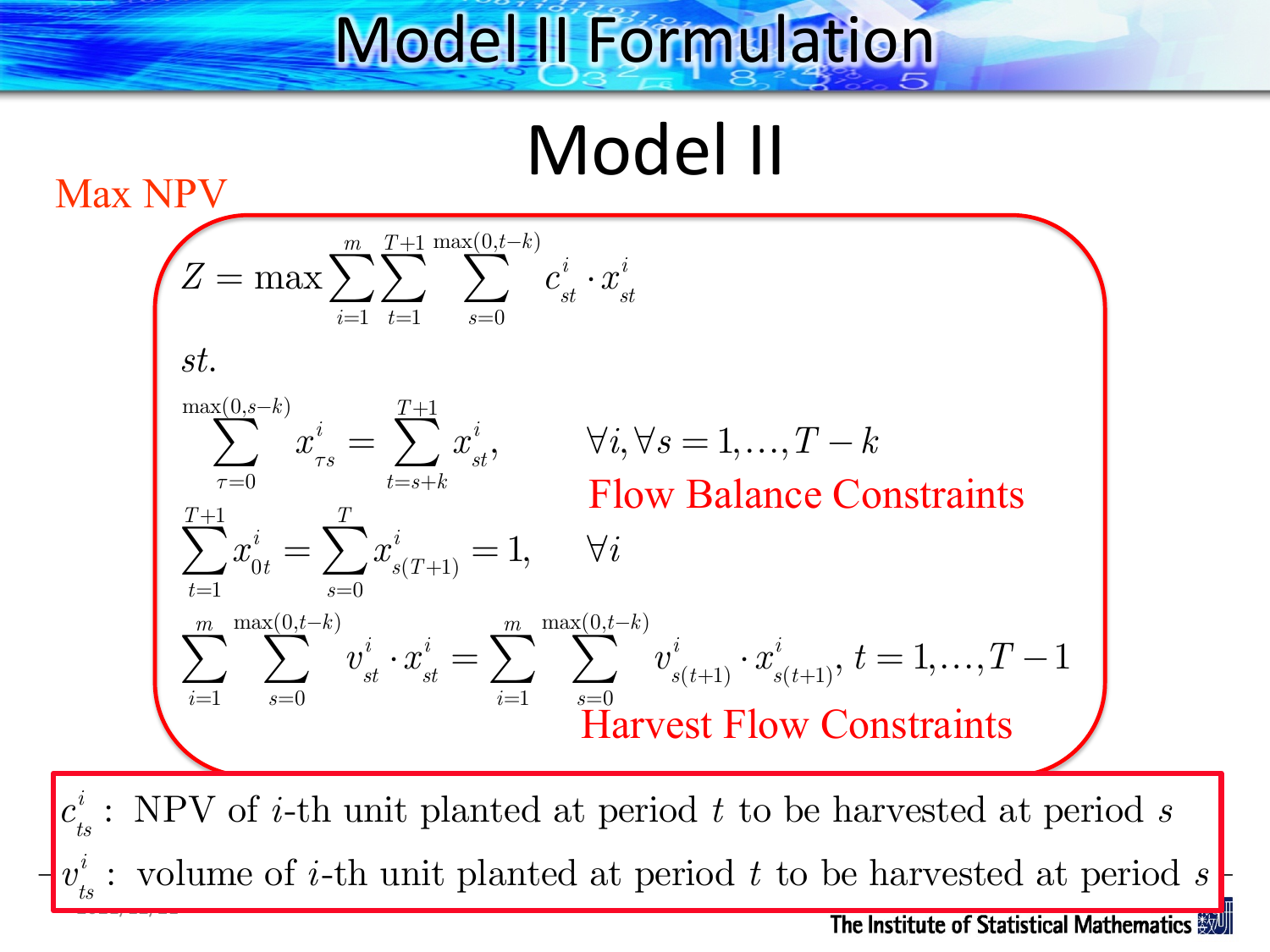# Spatial Constrained Model II Formulation

Model II

 $Z = \max \sum \sum \sum \sum c_{st}^i \cdot x_{st}^i$ *i s*=0  $m \quad T+1 \, \max(0, t-k)$ ∑ *t*=1 ∑ *i*=1 ∑ *st*.  $x_{ts}^i$ *t*=0 max(0,*s*−*k*)  $\sum \ \left[ \ x^i_{_{ts}} = \ \sum \ x^i_{_{st}} \right]$ *i t*=*s*+*k T*+1  $\sum x_{st}^i, \qquad \forall i, \forall s = 1,...,T-k$  $x_{0t}^i$ *t*=1 *T*+1  $\sum x_{0t}^i = \sum x_{s(T+1)}^i$ *i s*=0 *T*  $\sum x_{s(T+1)}^i = 1, \hspace{5mm} \forall i$  $(1-\alpha)\cdot v_{0} \leq \sum_{i} \sum_{i} v_{st}^{i} \cdot x_{st}^{i}$ *i s*=0 max(0,*t*−*k*) ∑ *i*=1 *m*  $\sum \quad \sum \quad v_{_{st}}^{i} \cdot x_{_{st}}^{i} \leq (1+\alpha) \cdot v_{_{0}}, t = 1,...,T$ Max NPV Flow Balance Constraints Harvest Flow Constraints 2021/12/21  $x_{_{\!t\!s}}^i$ *i* = 1 if *i*-th unit planted at period *t* to be harvested at period *s* 0 otherwise  $\sqrt{ }$  $\left\{ \right\}$  $\int$  $\lfloor$  $\overline{\phantom{a}}$  $\lfloor$ 

Research Organization of Information and Systems The Institute of Statistical Mathematics **数**